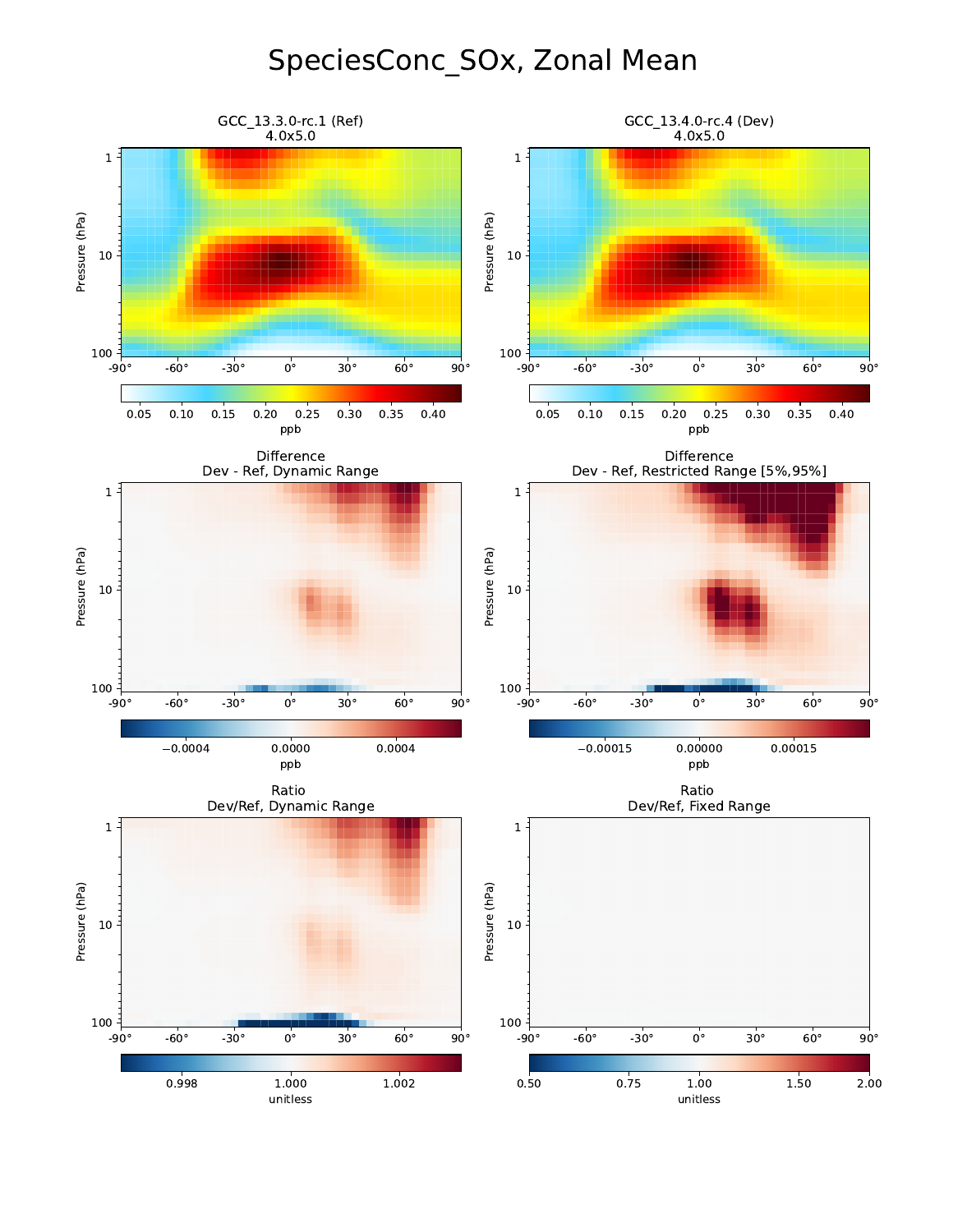# SpeciesConc\_DMS, Zonal Mean

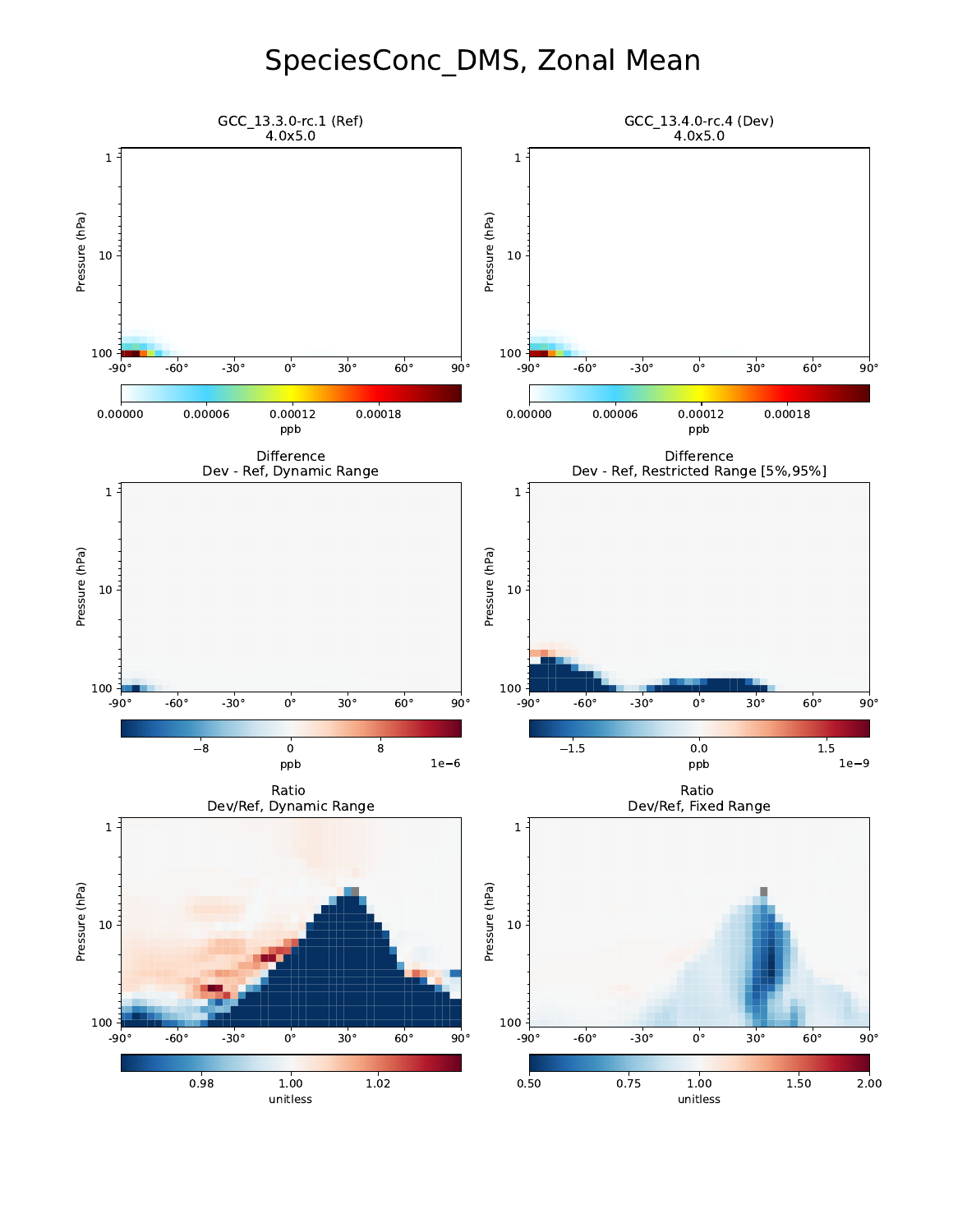# SpeciesConc\_HMS, Zonal Mean

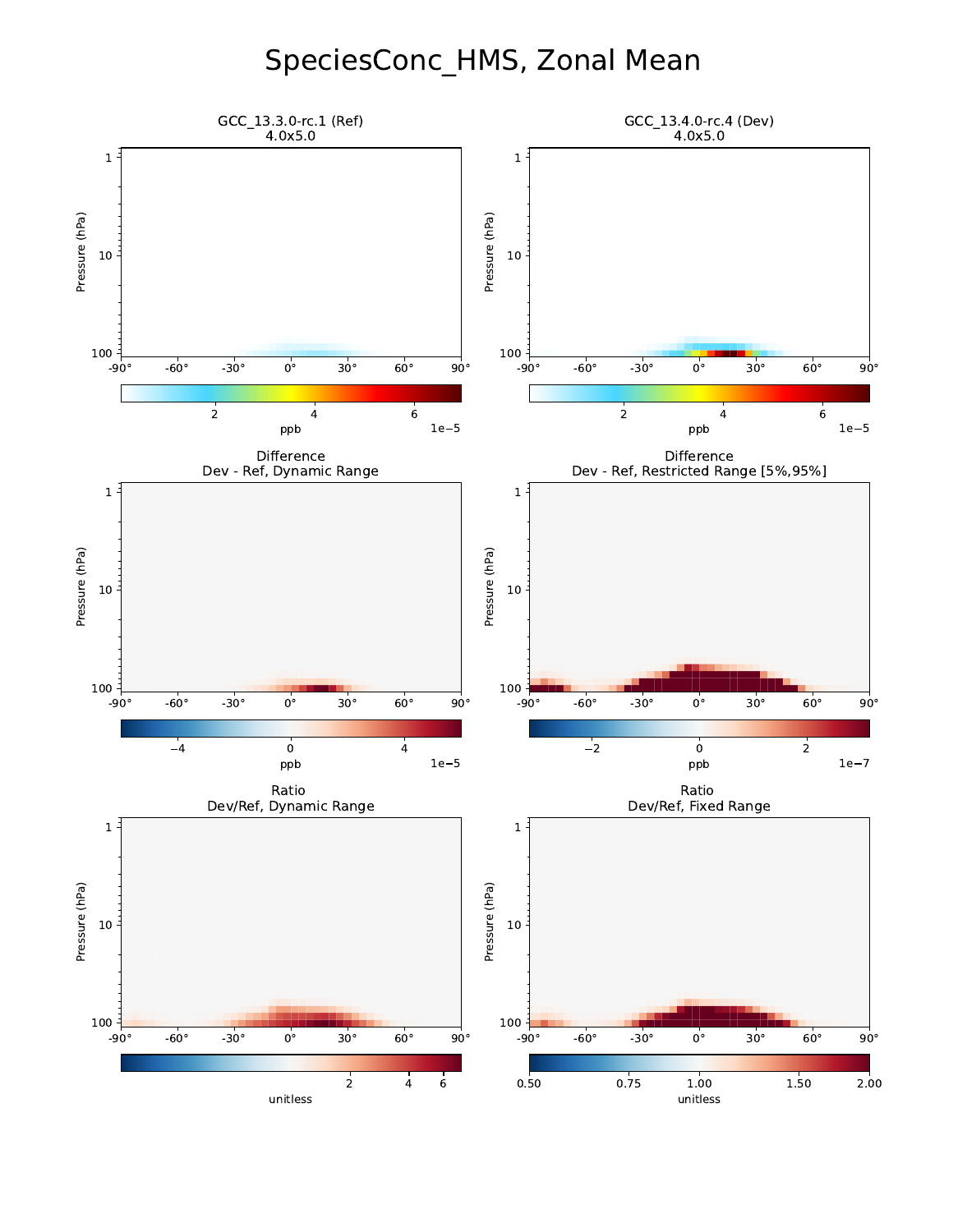#### SpeciesConc\_MSA, Zonal Mean

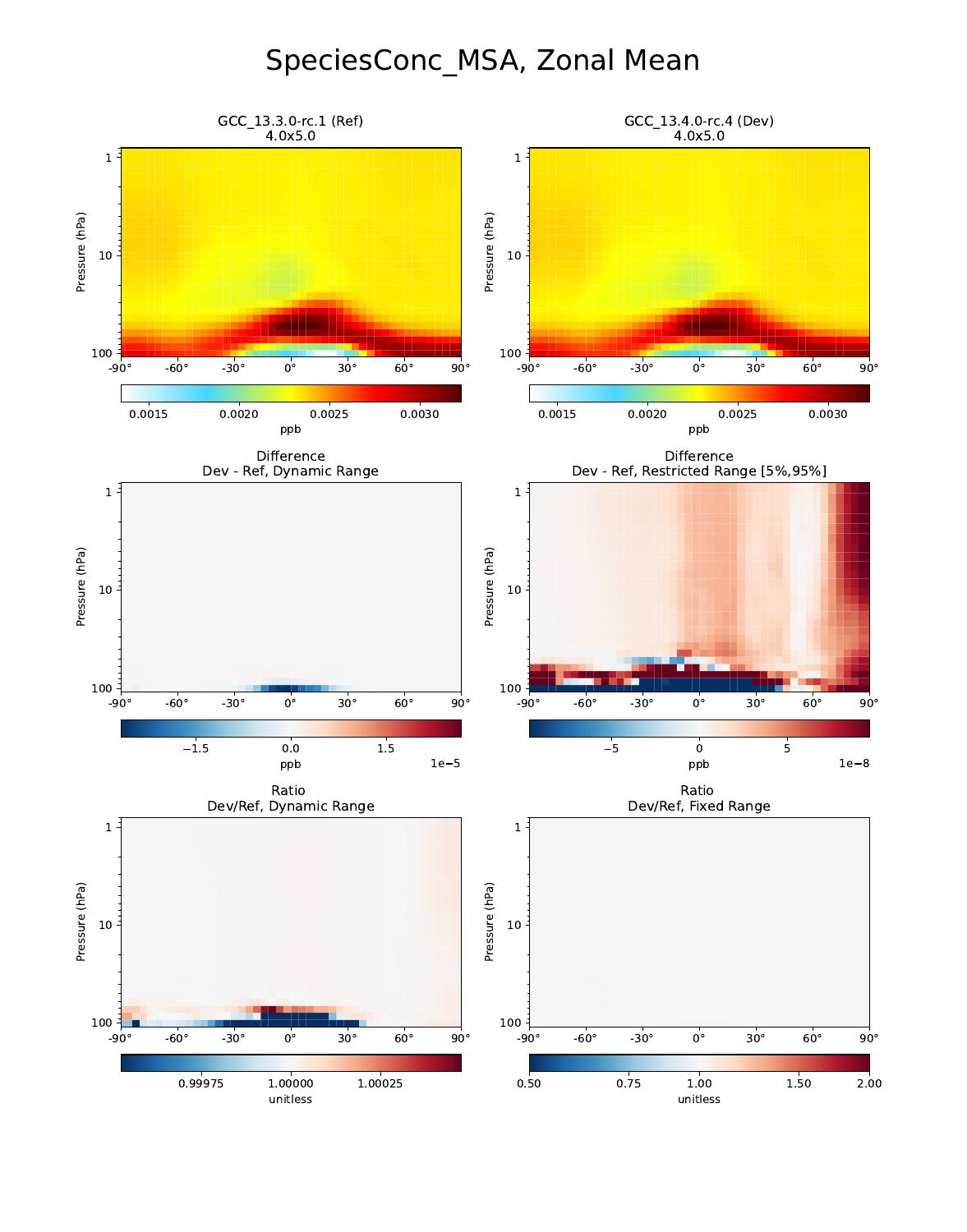# SpeciesConc\_OCS, Zonal Mean

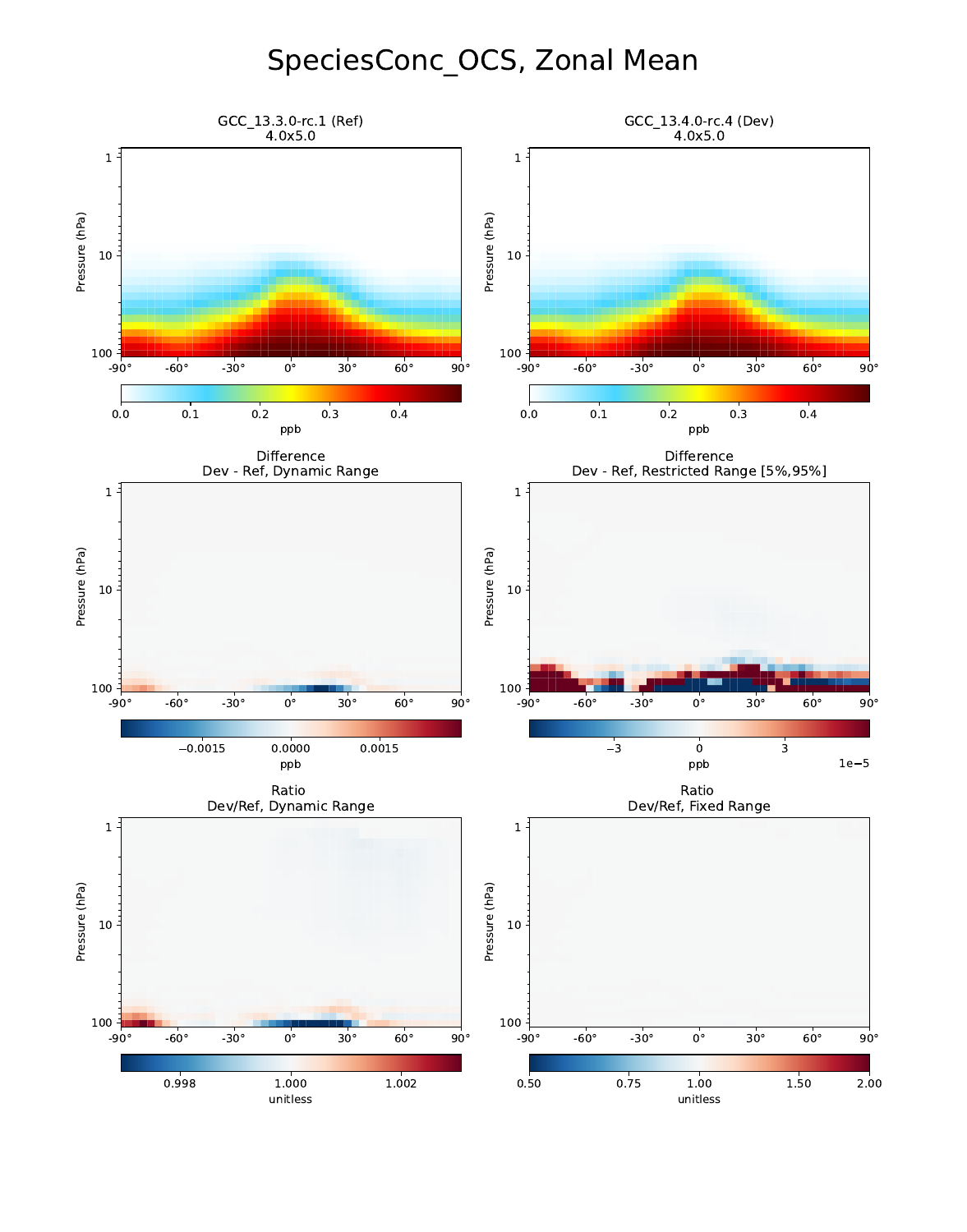# SpeciesConc\_SO2, Zonal Mean